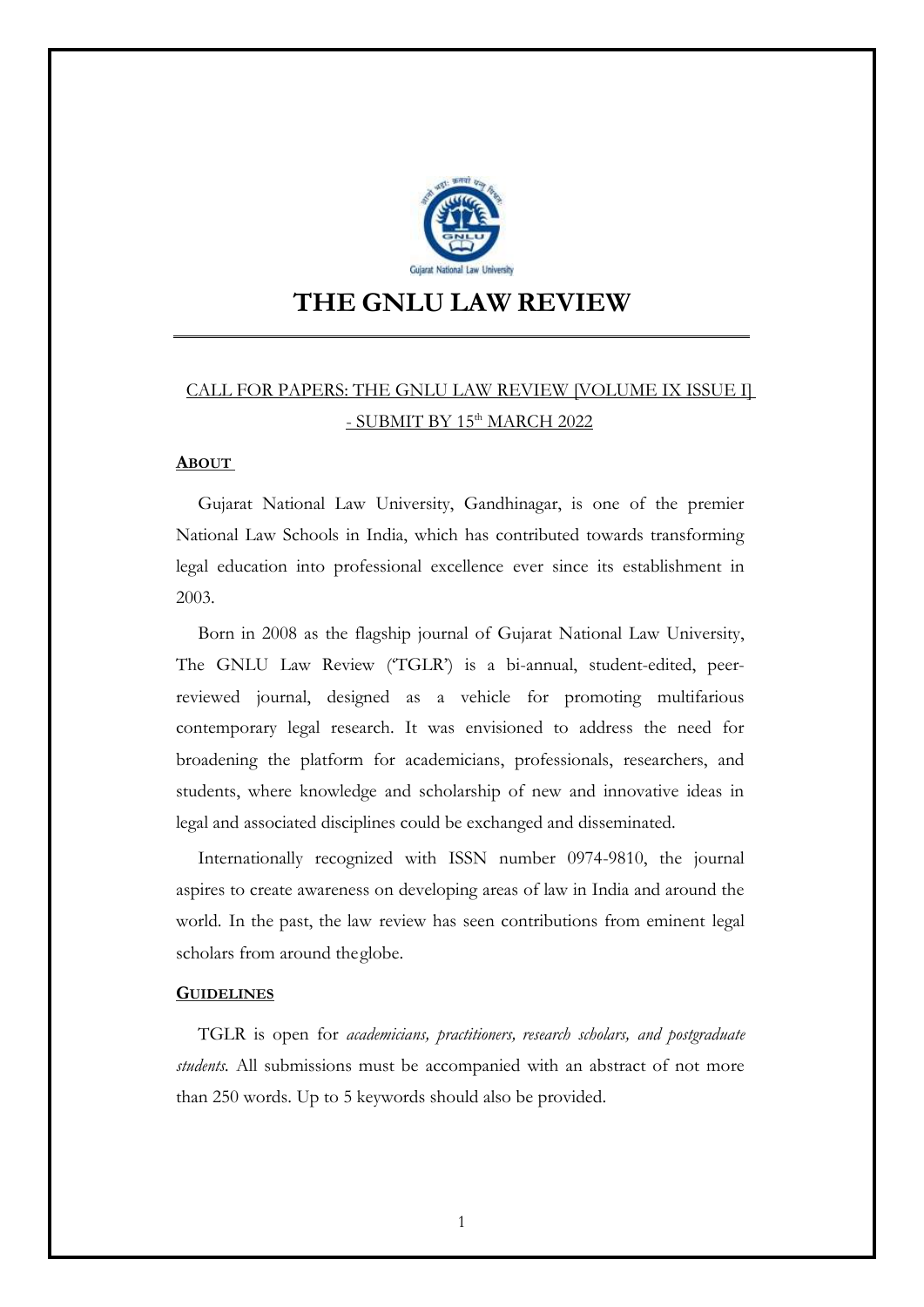TGLR does not follow any particular theme. However, preference would be given to the submissions made pertaining to contemporary legal issues.

The contributions submitted towards publication in TGLR must not have been previously published or currently submitted for publication elsewhere. The contributions shall be evaluated on the basis of originality, innovativeness, clarity and technical correctness. Authors shall solely be responsible for the accuracy of statements in the article.

Co-authorship is allowed to a maximum of 2 authors. The manuscript must not contain the name of the author(s) or his/her institutional affiliation or any other information. A separate cover letter containing the name of the author(s), professional information, contact details and other relevant information must beprovided.

## **CATEGORIES**

- Articles (5000-8000 words, excluding footnotes).
- Essays (3000-5000 words, excluding footnotes).
- Book Reviews/Case Commentary/ Legislative Comments (1500-3000 words, excluding footnotes).

## **FORMATTING AND CITATION STYLE**

- Submissions must be made in Microsoft Office (doc./docx.) formats only.
- The paper should be free from all grammatical and spelling errors.
- The body of the manuscript must be in the font 'Times New Roman', font size 12, line spacing 1.5 and the text should be justified.
- All footnotes must be in Font 'Times New Roman', font size 10, line spacing 1 and justified. All submissions must follow the 'The Bluebook: A Uniform System of Citation (20th Edition)'. The authors may refer to The GNLU Law Review Citation Guide from [here.](https://drive.google.com/file/d/1fHKHdSK2CqMSUqP0_rQOnr7AD6_JqdM_/view?usp=sharing)
- Non-conformity will be a ground for rejection.